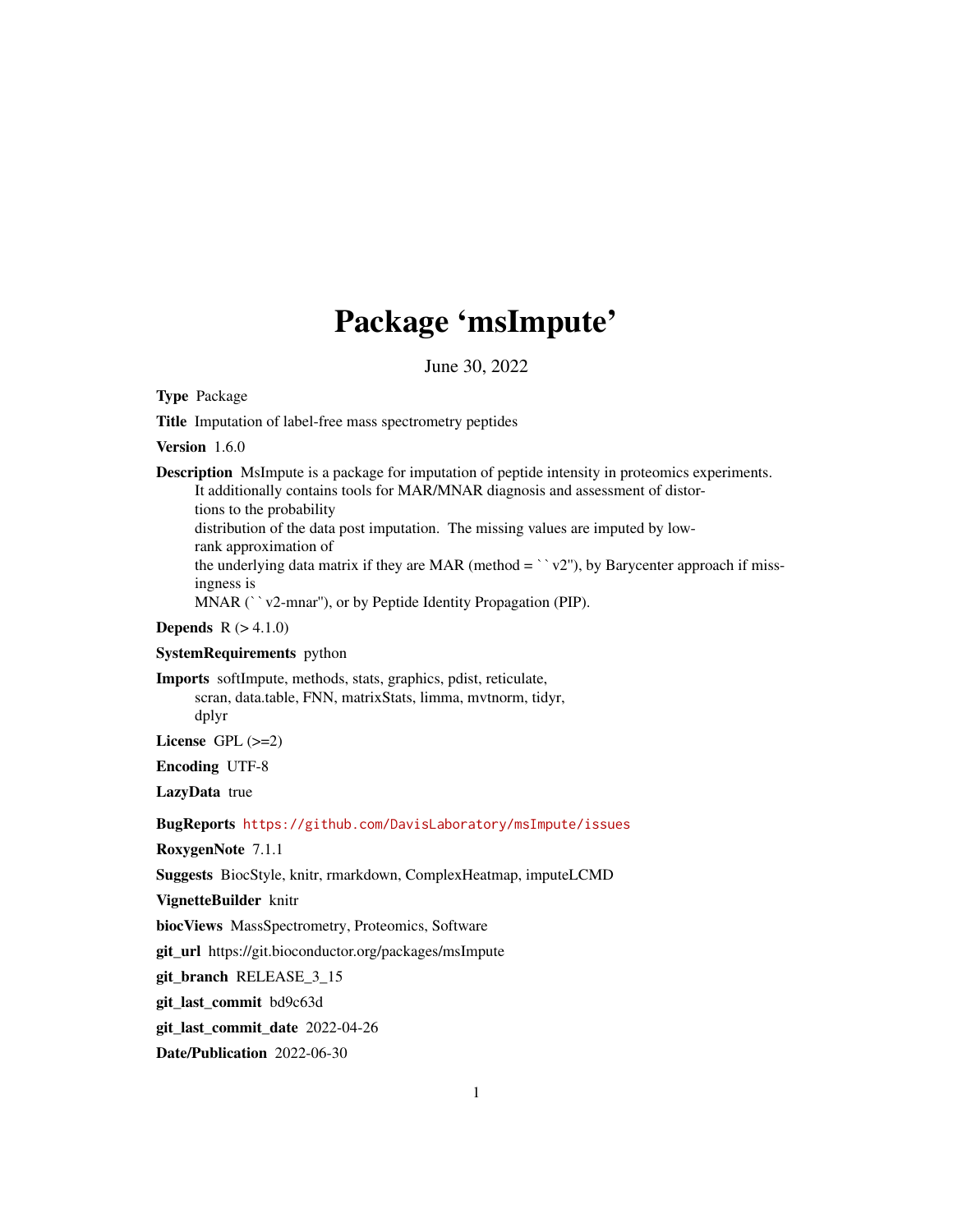<span id="page-1-0"></span>Author Soroor Hediyeh-zadeh [aut, cre] (<<https://orcid.org/0000-0001-7513-6779>>)

Maintainer Soroor Hediyeh-zadeh <hediyehzadeh.s@wehi.edu.au>

# R topics documented:

|  |  |  | $\overline{4}$ |
|--|--|--|----------------|
|  |  |  | - 6            |
|  |  |  |                |
|  |  |  |                |
|  |  |  |                |
|  |  |  |                |
|  |  |  |                |
|  |  |  |                |
|  |  |  |                |
|  |  |  |                |
|  |  |  |                |
|  |  |  |                |
|  |  |  | 19             |

```
computeStructuralMetrics
```
*Metrics for the assessment of post-imputation structural preservation*

# Description

For an imputed dataset, it computes within phenotype/experimental condition similarity (i.e. preservation of local structures), between phenotype distances (preservation of global structures), and the Gromov-Wasserstein (GW) distance between original (source) and imputed data.

# Usage

```
computeStructuralMetrics(x, group = NULL, y = NULL, k = 2)
```
# Arguments

| x     | numeric matrix. An imputed data matrix of log-intensity.                                                                                                    |
|-------|-------------------------------------------------------------------------------------------------------------------------------------------------------------|
| group | factor. A vector of biological groups, experimental conditions or phenotypes<br>(e.g. control, treatment).                                                  |
| У     | numeric matrix. The source data (i.e. the original log-intensity matrix), prefer-<br>ably subsetted on highly variable peptides (see findVariableFeatures). |
| k     | numeric. Number of Principal Components used to compute the GW distance.<br>default to 2.                                                                   |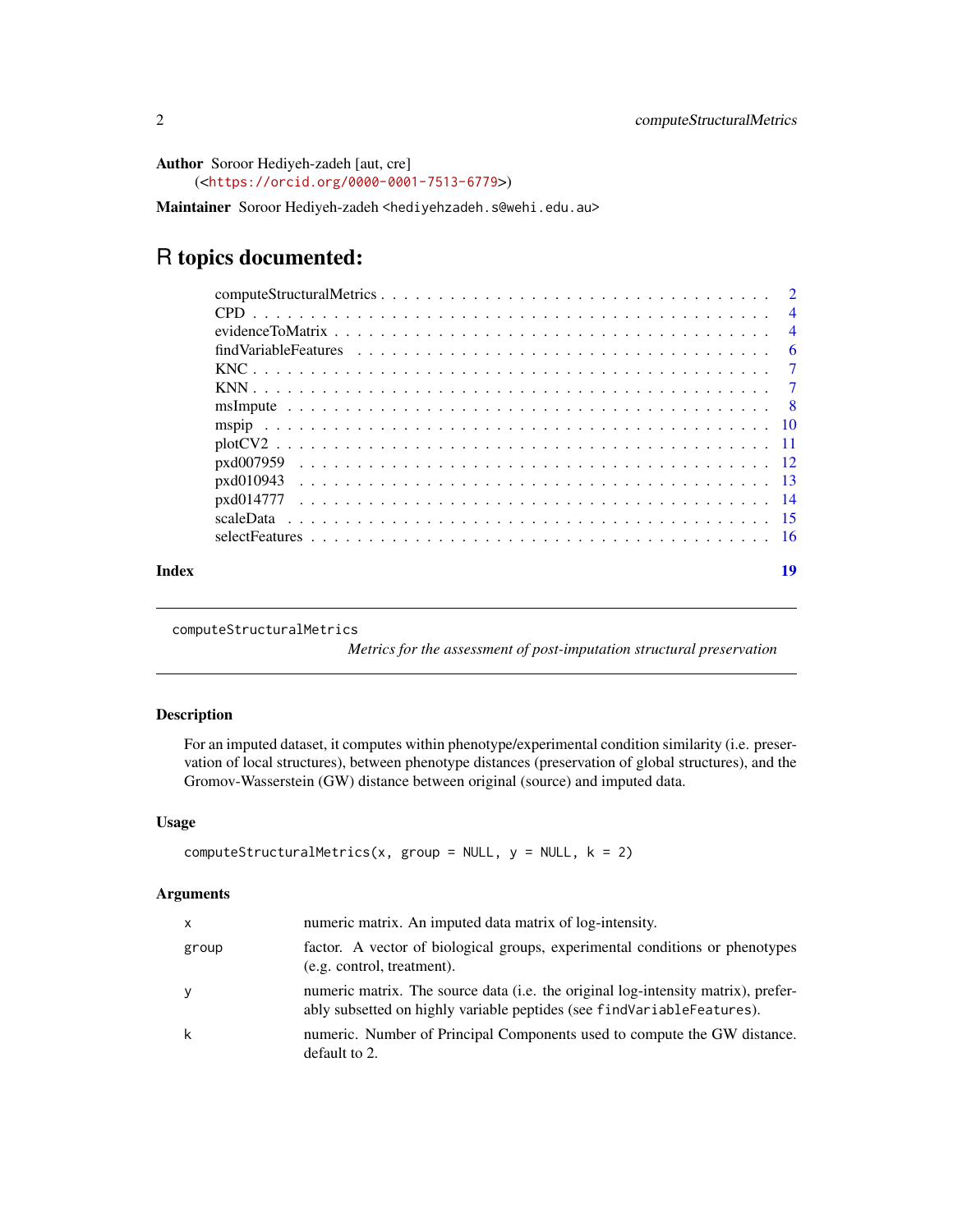#### Details

For each group of experimental conditions (e.g. treatment and control), the group centroid is calculated as the average of observed peptide intensities. Withinness for each group is computed as sum of the squared distances between samples in that group and the group centroid. Betweenness is computed as sum of the squared distances between group centroids. When comparing imputation approaches, the optimal imputation strategy should minimize the within group distances, hence smaller withinness, and maximizes between group distances, hence larger betweenness. The GW metric considers preservation of both local and global structures simultaneously. A small GW distance suggests that imputation has introduced small distortions to global and local structures overall, whereas a large distance implies significant distortions. When comparing two or more imputation methods, the optimal method is the method with smallest GW distance. The GW distance is computed on Principal Components (PCs) of the source and imputed data, instead of peptides. Principal components capture the geometry of the data, hence GW computed on PCs is a better measure of preservation of local and global structures. The PCs in the source data are recommended to be computed on peptides with high biological variance. Hence, users are recommended to subset the source data only on highly variable peptides (hvp) (see findVariableFeatures). Since the hvp peptides have high biological variance, they are likely to have enough information to discriminate samples from different experimental groups. Hence, PCs computed on those peptides should be representative of the original source data with missing values. If the samples cluster by experimental group in the first couple of PCs, then a choice of  $k=2$  is reasonable. If the desired separation/clustering of samples occurs in later PCs (i.e. the first few PCs are dominated by batches or unwanted variability), then it is recommended to use a larger number of PCs to compute the GW metric. If you are interested in how well the imputed data represent the original data in all possible dimensions, then set k to the number of samples in the data (i.e. the number of columns in the intensity matrix). GW distance estimation requires python. See example. All metrics are on log scale.

#### Value

list of three metrics: withinness (sum of squared distances within a phenotype group), betweenness (sum of squared distances between the phenotypes), and gromov-wasserstein distance (if xna is not NULL). if group is NULL only the GW distance is returned. All metrics are on log scale.

# References

Hediyeh-zadeh, S., Webb, A. I., & Davis, M. J. (2020). MSImpute: Imputation of label-free mass spectrometry peptides by low-rank approximation. bioRxiv.

#### Examples

```
data(pxd010943)
y <- log2(data.matrix(pxd010943))
y <- y[complete.cases(y),]
group <- as.factor(gsub("_[1234]", "", colnames(y)))
computeStructuralMetrics(y, group, y=NULL)
```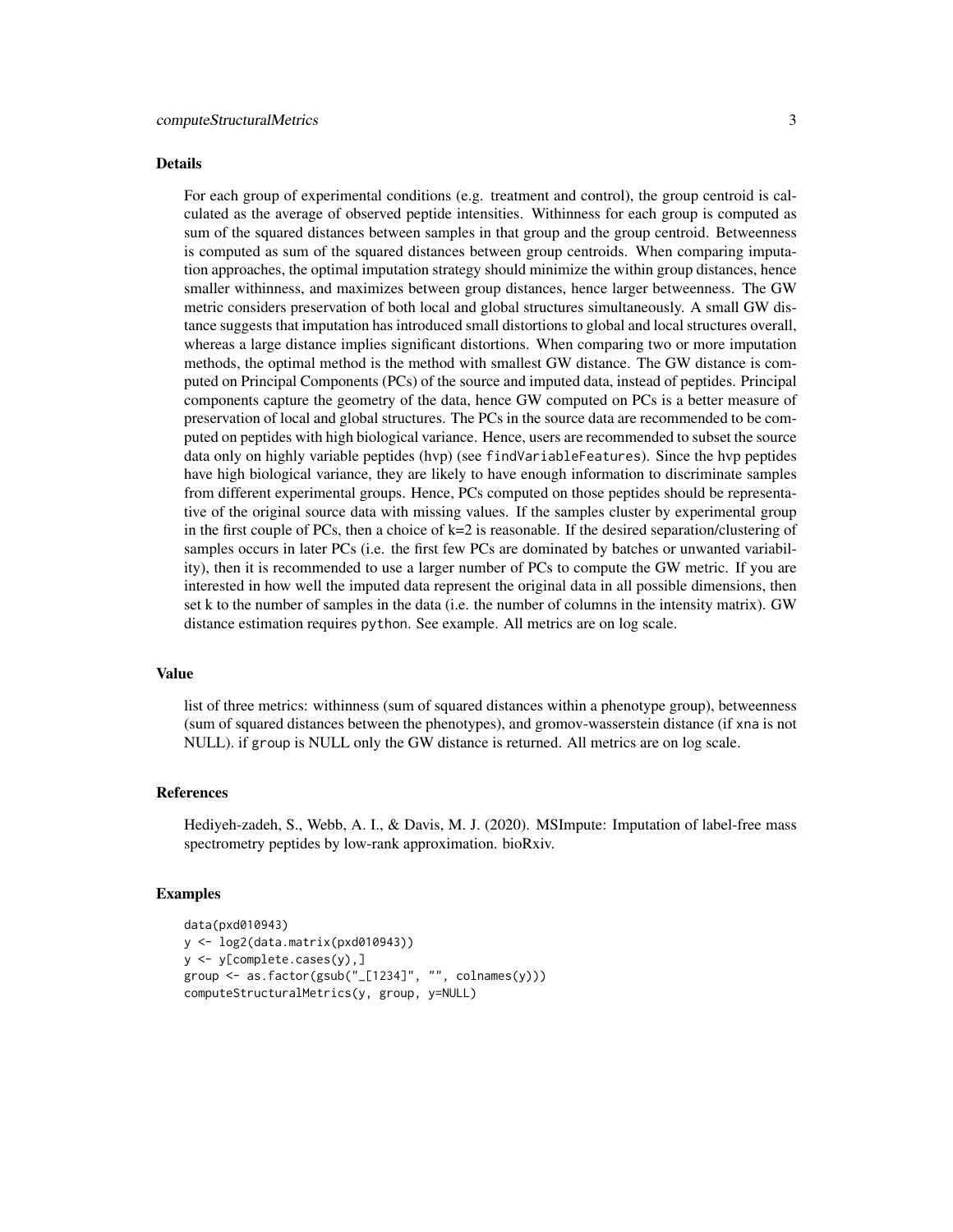<span id="page-3-0"></span>CPD *CPD*

# Description

Spearman correlation between pairwise distances in the original data and imputed data. CPD quantifies preservation of the global structure after imputation. Requires complete datasets - for developers/use in benchmark studies only.

# Usage

```
CPD(xorigin, ximputed)
```
# Arguments

| xorigin  | numeric matrix. The original log-intensity data. Can not contain missing values. |
|----------|----------------------------------------------------------------------------------|
| ximputed | numeric matrix. The imputed log-intensity data. Can not contain missing values.  |

# Value

numeric

#### Examples

```
data(pxd007959)
y <- pxd007959$y
y <- y[complete.cases(y),]
# for demonstration we use same y for xorigin and ximputed
CPD(y, y)
```

| evidenceToMatrix |          |  |  |  | Creates intensity matrix from tabular data in evidence table of |  |
|------------------|----------|--|--|--|-----------------------------------------------------------------|--|
|                  | MaxOuant |  |  |  |                                                                 |  |

# Description

Every Modified sequence - Charge is considered as a precursor feature. Only the feature with maximum intensity is retained. The columns are run names, the rows are peptide ids (in the Modified.sequence\_Charge format)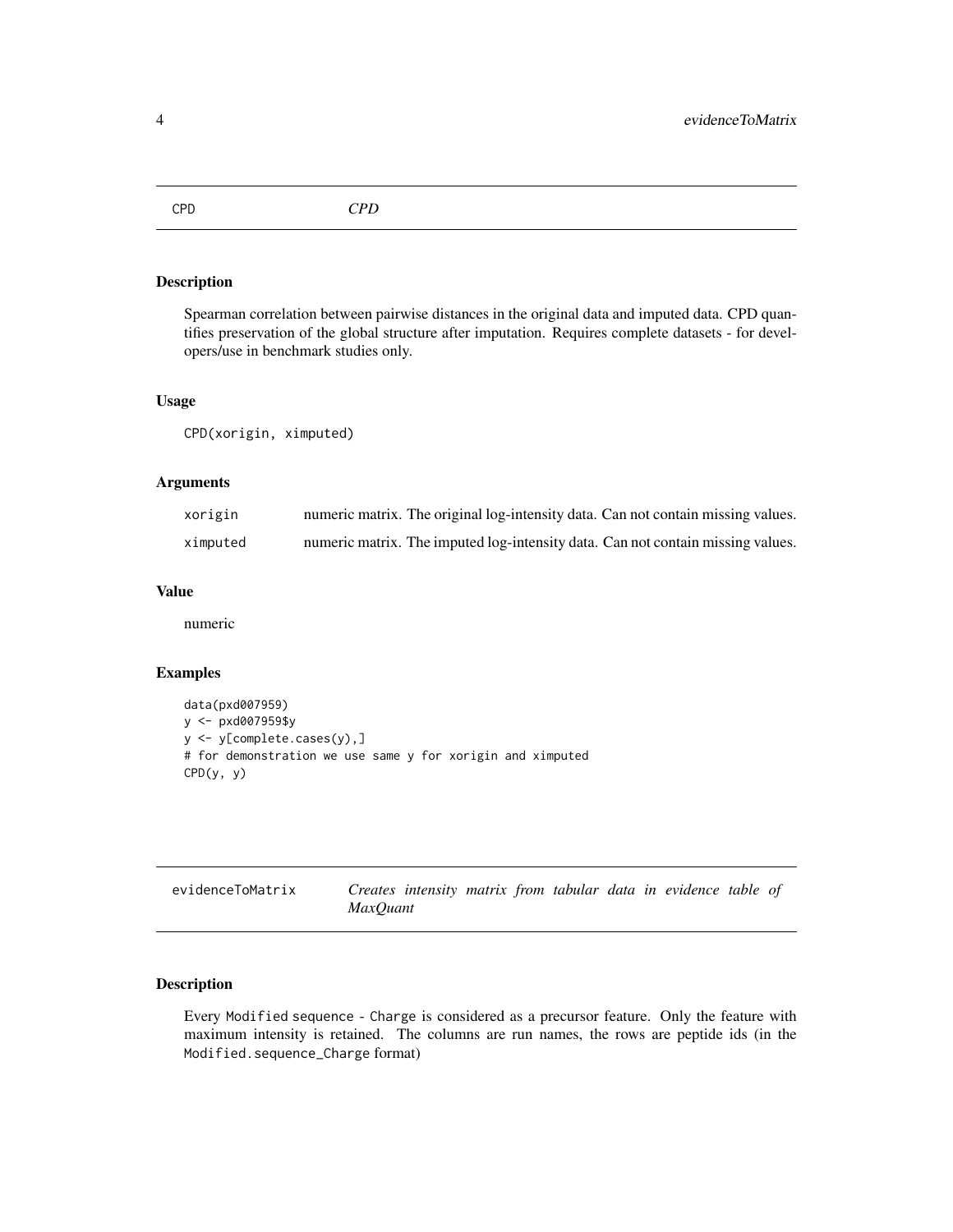# evidenceToMatrix 5

# Usage

```
evidenceToMatrix(
  evidence,
  run_id = "Raw.file",
  peptide_id = "PeptideID",
  return_EList = FALSE,
  weights = NULL
)
```
# Arguments

| evidence     | data.frame. The evidence table read from evidence.txt, or data.frame created by<br>mspip.                                                                                                                    |
|--------------|--------------------------------------------------------------------------------------------------------------------------------------------------------------------------------------------------------------|
| run_id       | character. The name of the column of evidence containing the run/raw file name.<br>These form the columns of the intensity data matrix.                                                                      |
| peptide_id   | character. The name of the column of evidence containing the peptide ids. These<br>form the rows of the intensity data matrix.                                                                               |
| return_EList | logical. If TRUE, returns a EListRaw object storing both the intensity data ma-<br>trix and observation-level weights from mspip (propagation confidence score),<br>otherwise returns a matrix.              |
| weights      | character. The name of the column of evidence containing weights from mspip.<br>default to NULL. Set this to "weight" if you want the weights from PIP stored<br>in the weights slot of the EListRaw object. |

#### Details

The EListRaw object created by the function is intended to bridge msImpute and statistical methods of limma. The object can be passed to normalizeBetweenArrays for normalisation, which can then be passed to lmFit and eBayes for fitting linear models per peptide and Empirical Bayes moderation of t-statistics respectively. The weights slot is recognized by lmFit, which incorporates the uncertainty in intensity values inferred by PIP into the test statistic. The function is also a generic tool to create a matrix or limma-compatible objects from the evidence table of MaxQuant.

# Value

a numeric matrix of intensity data, or a EListRaw object containing such data and observation-level weights from mspip.

# Author(s)

Soroor Hediyeh-zadeh

#### See Also

mspip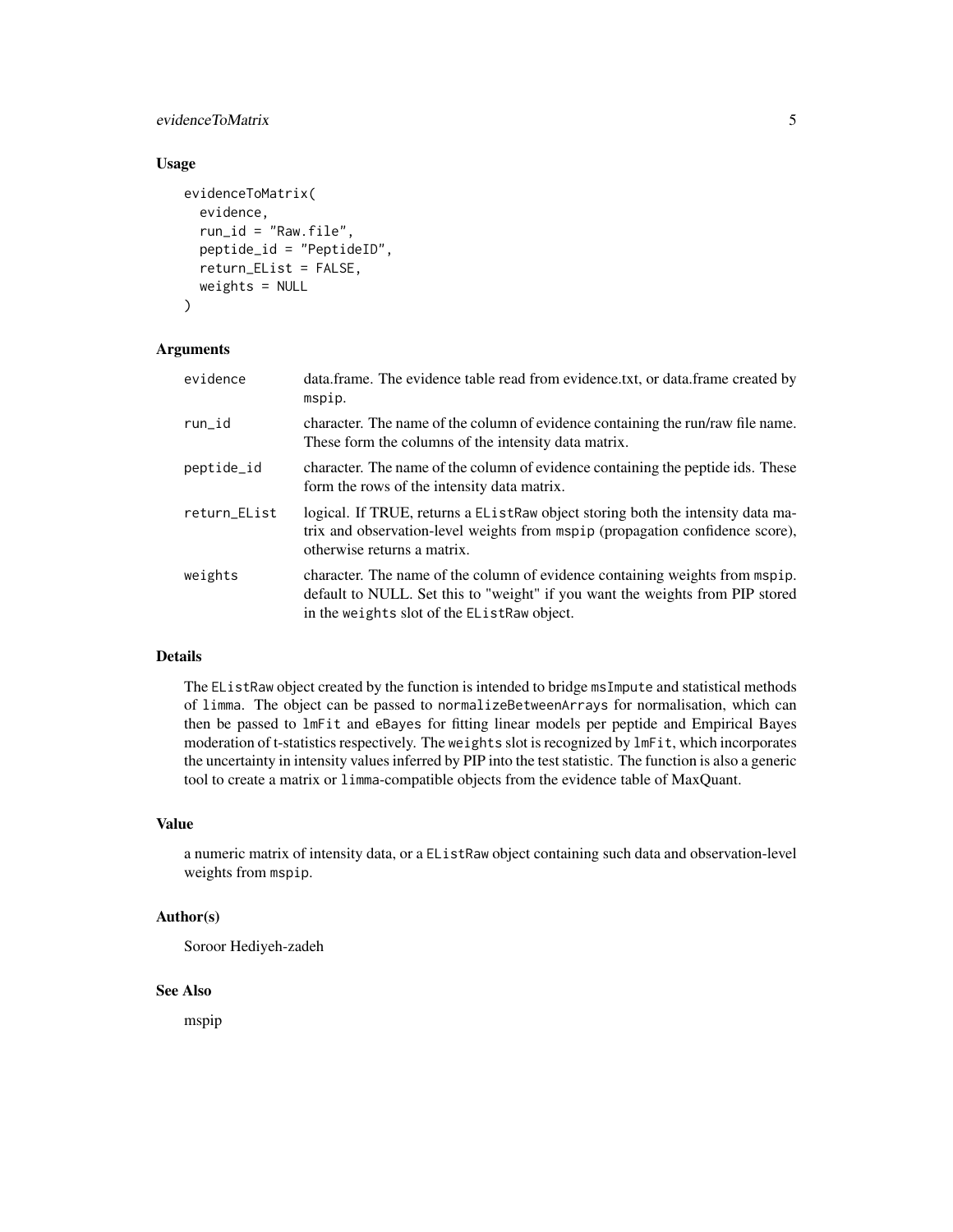# <span id="page-5-0"></span>Description

For each peptide, the total variance is decomposed into biological and technical variance using package scran

#### Usage

```
findVariableFeatures(y)
```
#### Arguments

y numeric matrix giving log-intensity. Can contain NA values. Peptides with insufficient observations will be ignored.

#### Details

A loess trend is fitted to total sample variances and mean intensities. For each peptide, the biological variance is then computed by subtracting the estimated technical variance from the loess fit from the total sample variance.

# Value

A data frame where rows are peptides and columns contain estimates of biological and technical variances. Peptides are ordered by biological variance.

# See Also

computeStructuralMetrics

# Examples

```
data(pxd007959)
findVariableFeatures(data.matrix(log2(pxd007959$y)))
```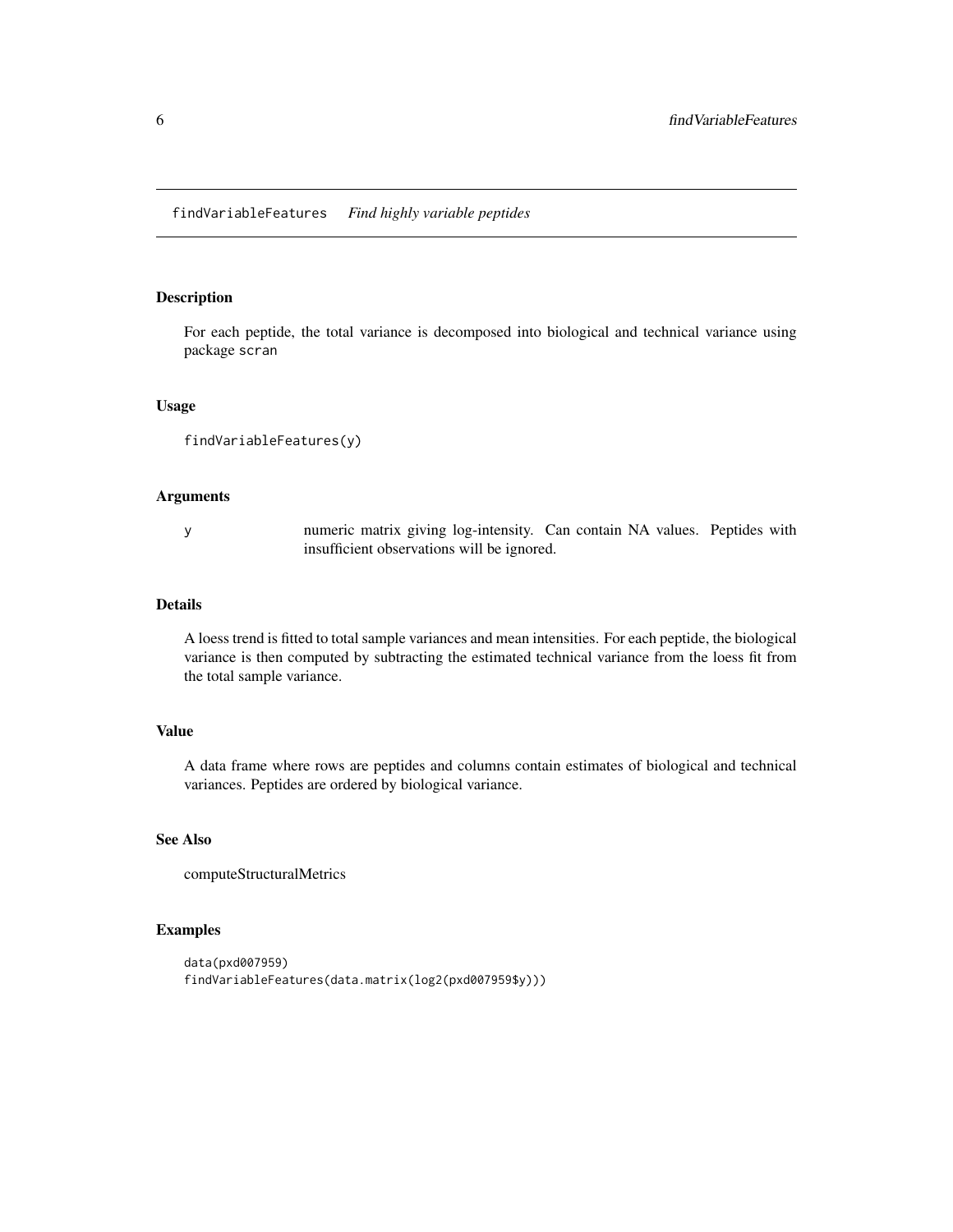# <span id="page-6-0"></span>Description

The fraction of k-nearest class means in the original data that are preserved as k-nearest class means in imputed data. KNC quantifies preservation of the mesoscopic structure after imputation. Requires complete datasets - for developers/use in benchmark studies only.

#### Usage

```
KNC(xorigin, ximputed, class, k = 3)
```
# Arguments

| xorigin  | numeric matrix. The original log-intensity data. Can contain missing values.                                                               |
|----------|--------------------------------------------------------------------------------------------------------------------------------------------|
| ximputed | numeric matrix. The imputed log-intensity data.                                                                                            |
| class    | factor. A vector of length number of columns (samples) in the data specifying<br>the class/label (i.e. experimental group) of each sample. |
| k        | number of nearest class means, default to $k=3$ .                                                                                          |

# Value

numeric The proportion of preserved k-nearest class means in imputed data.

#### Examples

```
data(pxd007959)
y <- pxd007959$y
y <- y[complete.cases(y),]
# for demonstration we use same y for xorigin and ximputed
KNC(y, y, class = as.factor(pxd007959$samples$group))
```
KNN *k-nearest neighbour (KNN)*

# Description

The fraction of k-nearest neighbours in the original data that are preserved as k-nearest neighbours in imputed data. KNN quantifies preservation of the local, or microscopic structure. Requires complete datasets - for developers/use in benchmark studies only.

```
KNN(xorigin, ximputed, k = 3)
```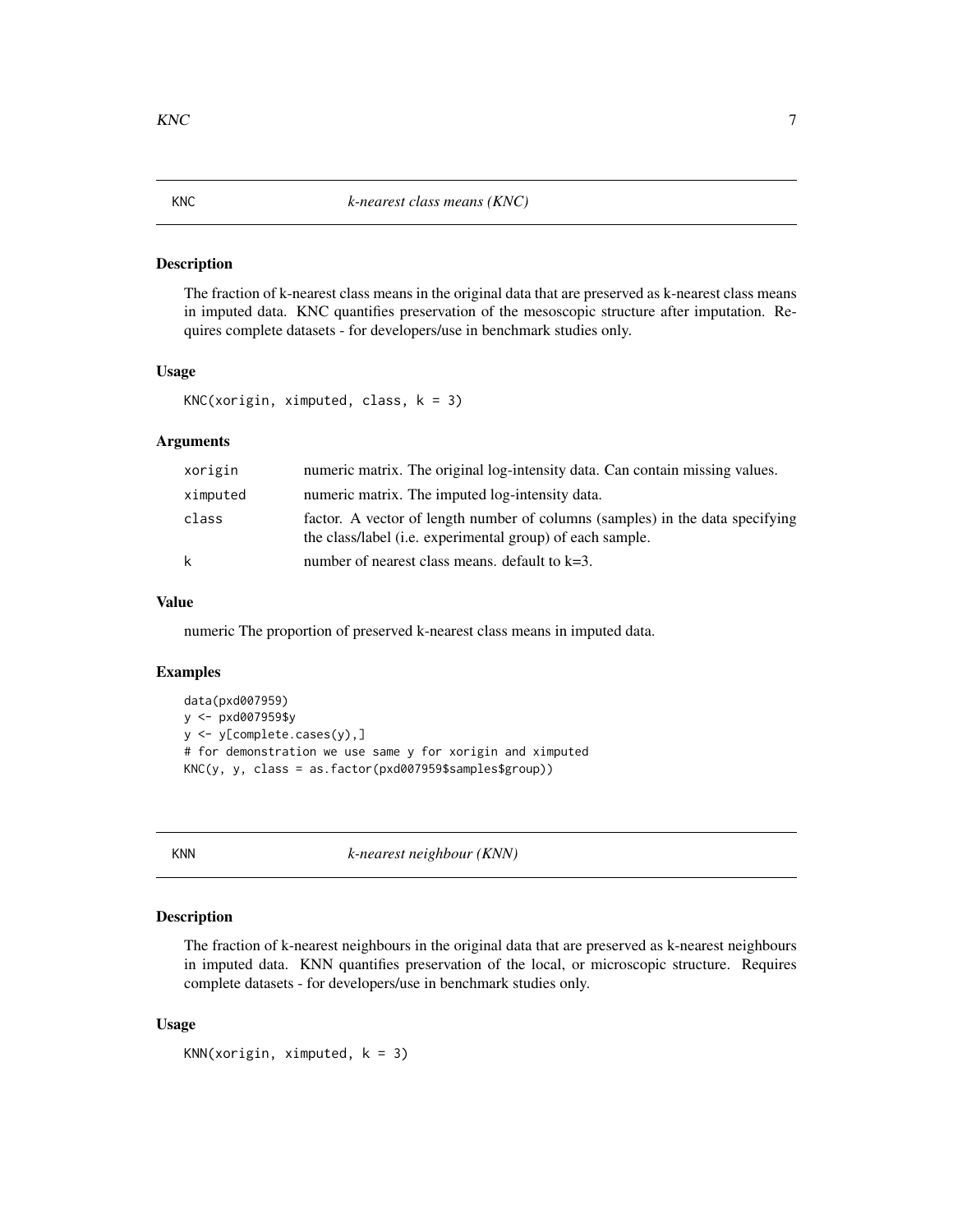### <span id="page-7-0"></span>**Arguments**

| xorigin  | numeric matrix. The original log-intensity data. Can not contain missing values. |
|----------|----------------------------------------------------------------------------------|
| ximputed | numeric matrix. The imputed log-intensity data. Can not contain missing values.  |
| k        | number of nearest neighbours, default to $k=3$ .                                 |

# Value

numeric The proportion of preserved k-nearest neighbours in imputed data.

#### Examples

```
data(pxd007959)
y <- pxd007959$y
y <- y[complete.cases(y),]
# for demonstration we use same y for xorigin and ximputed
KNN(y, y)
```
msImpute *Imputation of peptide log-intensity in mass spectrometry label-free proteomics by low-rank approximation*

# Description

Returns a completed matrix of peptide log-intensity where missing values (NAs) are imputated by low-rank approximation of the input matrix. Non-NA entries remain unmodified. msImpute requires at least 4 non-missing measurements per peptide across all samples. It is assumed that peptide intensities (DDA), or MS1/MS2 normalised peak areas (DIA), are log2-transformed and normalised (e.g. by quantile normalisation).

```
msImpute(
 y,
 method = c("v2-mnar", "v2", "v1"),
 group = NULL,
  a = 0.2,
  rank.max = NULL,lambda = NULL,thresh = 1e-05,
 maxit = 100,
  trace.it = FALSE,warm.start = NULL,
 final.svd = TRUE,biScale_maxit = 20
)
```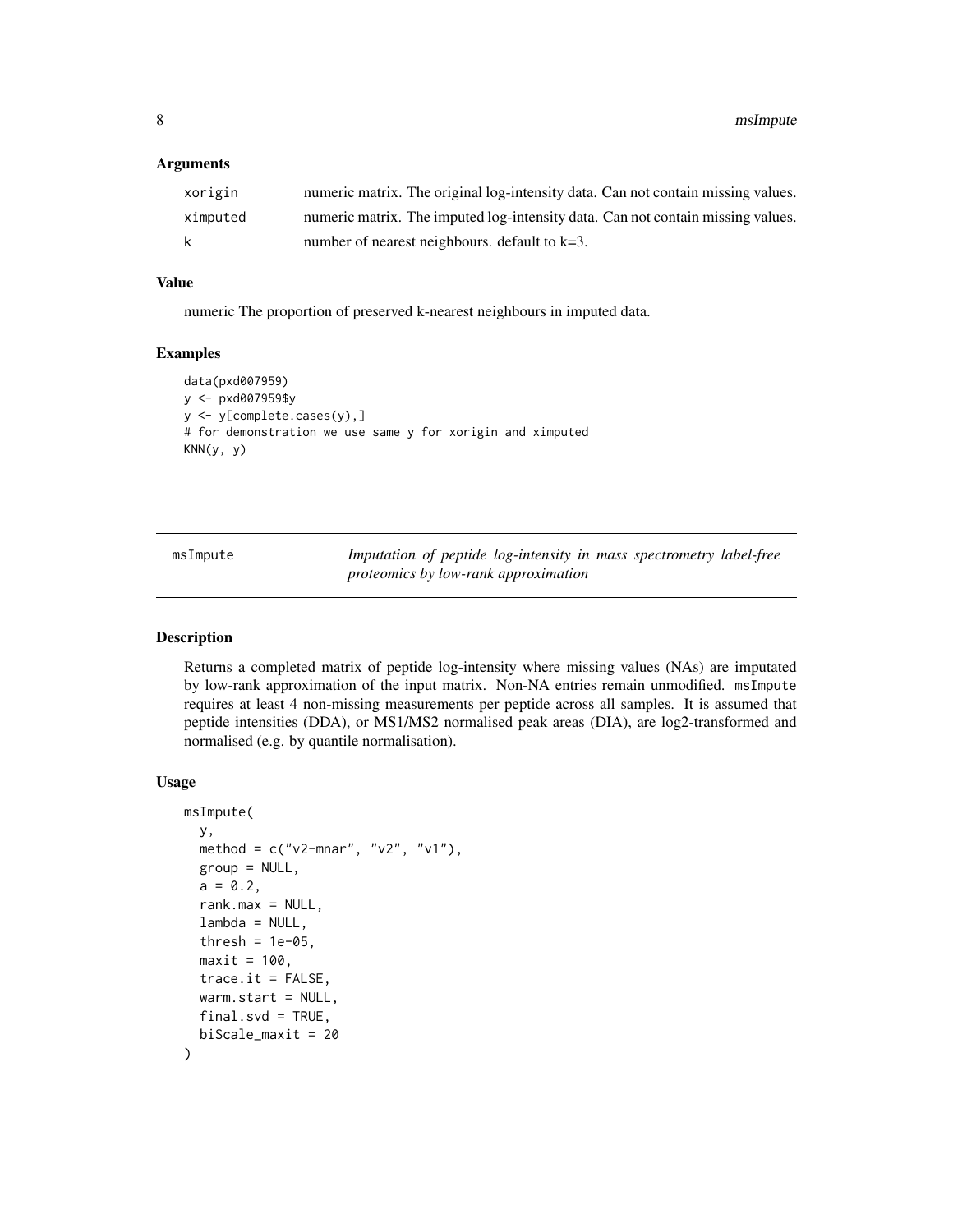#### <span id="page-8-0"></span>msImpute 99

#### Arguments

| У             | Numeric matrix giving log-intensity where missing values are denoted by NA.<br>Rows are peptides, columns are samples.                                                                                                                                                                                                     |
|---------------|----------------------------------------------------------------------------------------------------------------------------------------------------------------------------------------------------------------------------------------------------------------------------------------------------------------------------|
| method        | character. Allowed values are "v2" for msImputev2 imputation (enhanced ver-<br>sion) for MAR. method="v2-mnar" (modified low-rank approx for MNAR),<br>and "v1" initial release of msImpute                                                                                                                                |
| group         | character or factor vector of length $ncol(y)$                                                                                                                                                                                                                                                                             |
| a             | numeric. the weight parameter. default to 0.2.                                                                                                                                                                                                                                                                             |
| rank.max      | Numeric. This restricts the rank of the solution. is set to $min(dim(y)-1)$ by<br>default in "v1".                                                                                                                                                                                                                         |
| lambda        | Numeric. Nuclear-norm regularization parameter. Controls the low-rank prop-<br>erty of the solution to the matrix completion problem. By default, it is deter-<br>mined at the scaling step. If set to zero the algorithm reverts to "hardImputa-<br>tion", where the convergence will be slower. Applicable to "v1" only. |
| thresh        | Numeric. Convergence threshold. Set to 1e-05, by default. Applicable to "v1"<br>only.                                                                                                                                                                                                                                      |
| maxit         | Numeric. Maximum number of iterations of the algorithm before the algorithm<br>is converged. 100 by default. Applicable to "v1" only.                                                                                                                                                                                      |
| trace.it      | Logical. Prints traces of progress of the algorithm. Applicable to "v1" only.                                                                                                                                                                                                                                              |
| warm.start    | List. A SVD object can be used to initialize the algorithm instead of random<br>initialization. Applicable to "v1" only.                                                                                                                                                                                                   |
| final.svd     | Logical. Shall final SVD object be saved? The solutions to the matrix com-<br>pletion problems are computed from U, D and V components of final SVD.<br>Applicable to "v1" only.                                                                                                                                           |
| biScale_maxit | number of iteration for the scaling algorithm to converge. See scaleData. You<br>may need to change this parameter only if you're running method=v1. Applica-<br>ble to "v1" only.                                                                                                                                         |

# Details

msImpute operates on the softImpute-als algorithm in [softImpute](#page-0-0) package. The algorithm estimates a low-rank matrix ( a smaller matrix than the input matrix) that approximates the data with a reasonable accuracy. SoftImpute-als determines the optimal rank of the matrix through the lambda parameter, which it learns from the data. This algorithm is implemented in method="v1". In v2 we have used a information theoretic approach to estimate the optimal rank, instead of relying on softImpute-als defaults. Similarly, we have implemented a new approach to estimate lambda from the data. Low-rank approximation is a linear reconstruction of the data, and is only appropriate for imputation of MAR data. In order to make the algorithm applicable to MNAR data, we have implemented method="v2-mnar" which imputes the missing observations as weighted sum of values imputed by msImpute v2 (method="v2") and random draws from a Gaussian distribution. Missing values that tend to be missing completely in one or more experimental groups will be weighted more (shrunken) towards imputation by sampling from a Gaussian parameterised by smallest observed values in the sample (similar to minProb, or Perseus). However, if the missing value distribution is even across the samples for a peptide, the imputed values for that peptide are shrunken towards low-rank imputed values. The judgment of distribution of missing values is based on the EBM metric implemented in selectFeatures, which is also a information theory measure.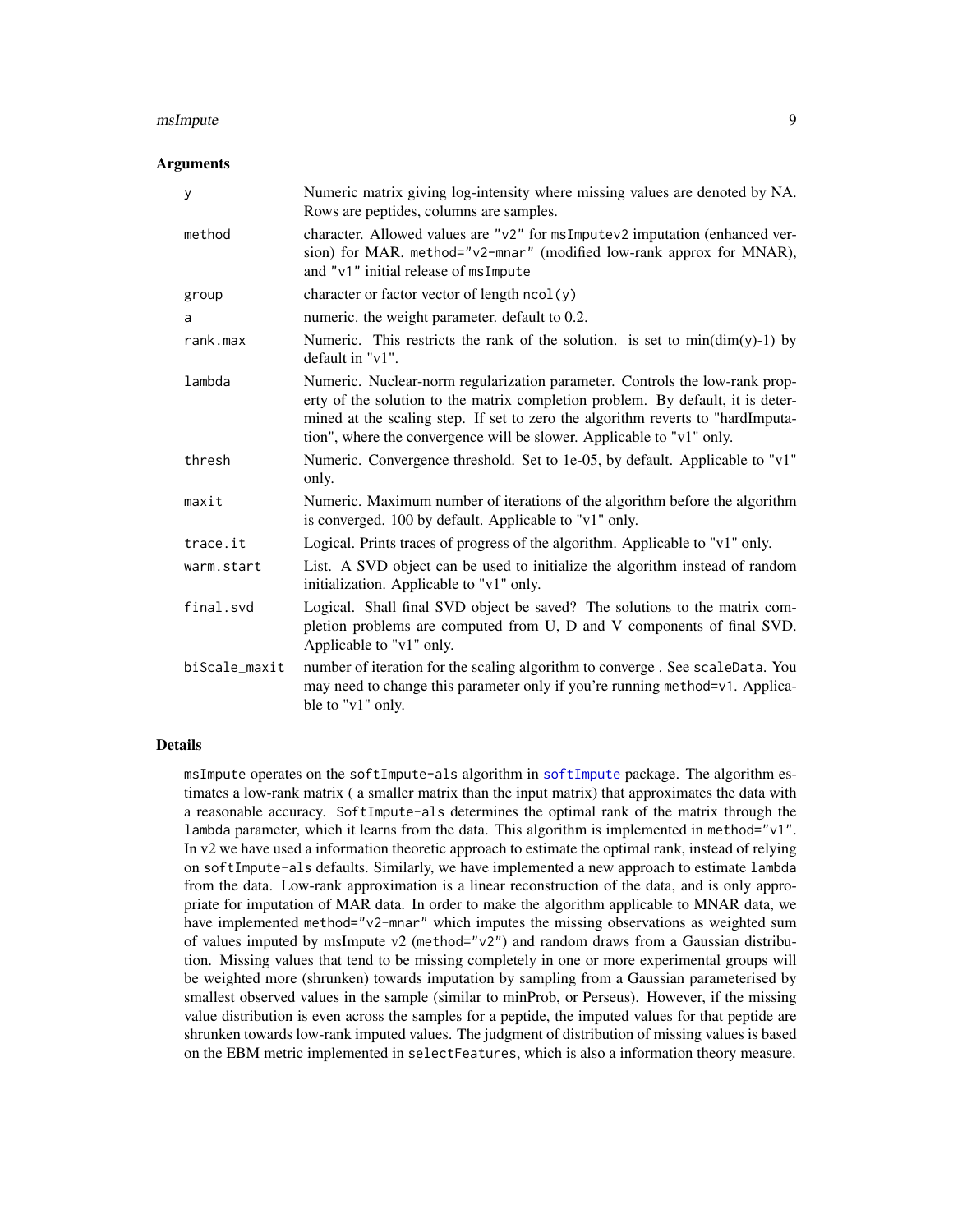# <span id="page-9-0"></span>Value

Missing values are imputed by low-rank approximation of the input matrix. If input is a numeric matrix, a numeric matrix of identical dimensions is returned.

# Author(s)

Soroor Hediyeh-zadeh

# References

Hastie, T., Mazumder, R., Lee, J. D., & Zadeh, R. (2015). Matrix completion and low-rank SVD via fast alternating least squares. The Journal of Machine Learning Research, 16(1), 3367-3402.

Hediyeh-zadeh, S., Webb, A. I., & Davis, M. J. (2020). MSImpute: Imputation of label-free mass spectrometry peptides by low-rank approximation. bioRxiv.

# See Also

selectFeatures

# Examples

```
data(pxd010943)
y <- log2(data.matrix(pxd010943))
group <- gsub("_[1234]","", colnames(y))
yimp <- msImpute(y, method="v2-mnar", group=group)
```
mspip *Fills missing values by Peptide Identity Propagation (PIP)*

# **Description**

Peptide identity (sequence and charge) is propagated from MS-MS or PASEF identified features in evidence.txt to MS1 features in allPeptides.txt that are detected but not identified. A confidence score (probability) is assigned to every propagation. The confidence scores can be used as observation-level weights in limma::lmFit to account for uncertainty in inferred peptide intensity values.

```
mspip(
  path_txt,
  k = 10,
  thresh = 0,
  skip_weights = TRUE,
  timsms = FALSE,group_restriction = NULL,
  nlandmarks = 50
)
```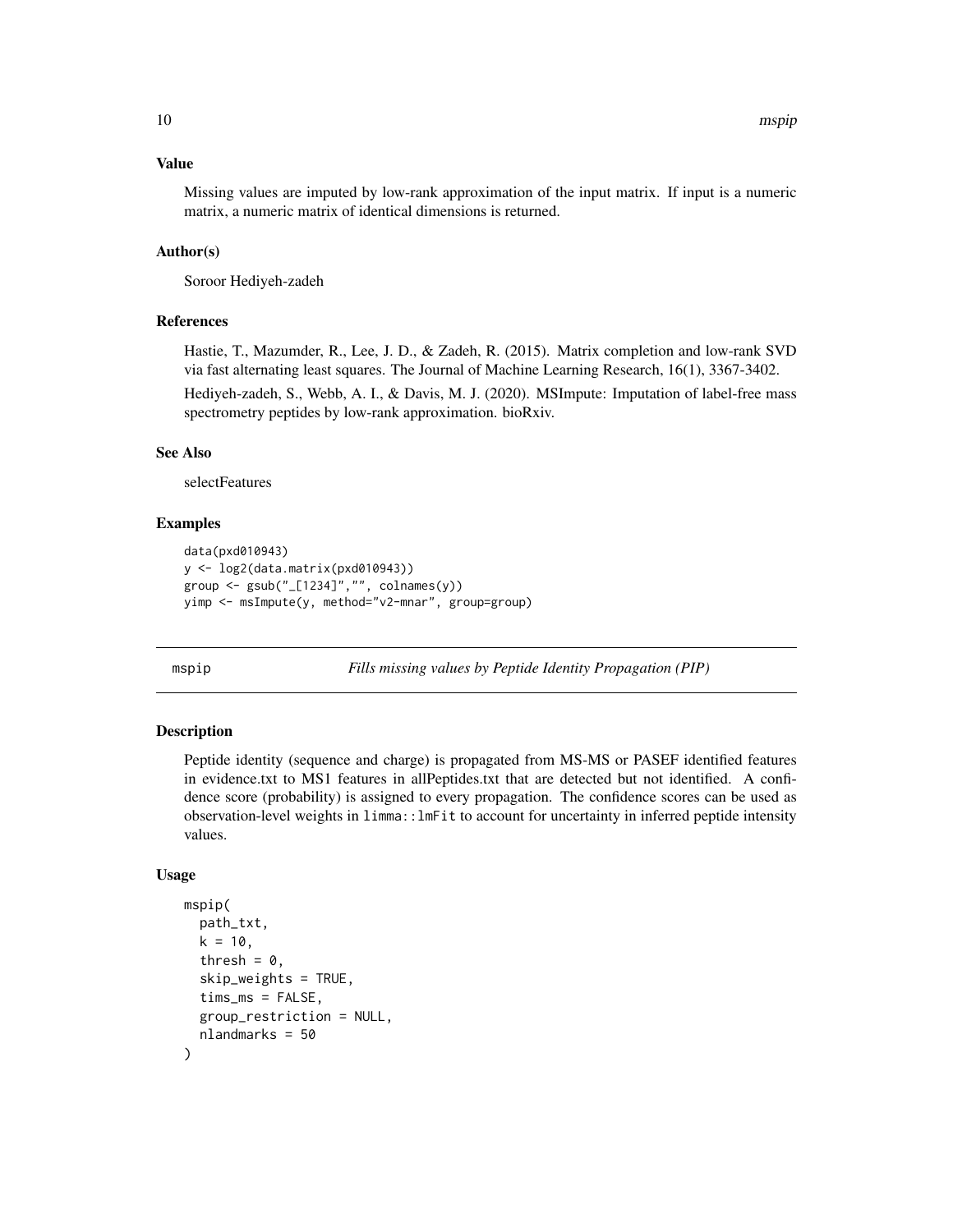#### <span id="page-10-0"></span>plotCV2 and the state of the state of the state of the state of the state of the state of the state of the state of the state of the state of the state of the state of the state of the state of the state of the state of th

#### Arguments

| path_txt          | character. The path to MaxQuant txt directory                                                                                                                                                                                                                                                                                      |
|-------------------|------------------------------------------------------------------------------------------------------------------------------------------------------------------------------------------------------------------------------------------------------------------------------------------------------------------------------------|
| k                 | numeric. The k nearest neighbors to be used for identity propagation, default to<br>10.                                                                                                                                                                                                                                            |
| thresh            | numeric. The uncertainty threshold for calling a Identity Transfer as confident.<br>Sequence to peptide feature assignments with confidence score (probability)<br>above a threshold (specified by thresh) are considered as confident assign-<br>ments. The rest of the assignments are discarded and not reported in the output. |
| skip_weights      | logical. If TRUE, the propagation confidence scores are also reported. The con-<br>fidence scores can be used as observation-level weights in limma linear models<br>to improve differential expression testing. default to FALSE.                                                                                                 |
| $tims_m s$        | logical. Is data acquired by TIMS-MS? default to FALSE.                                                                                                                                                                                                                                                                            |
| group_restriction |                                                                                                                                                                                                                                                                                                                                    |
|                   | A data.frame with two columns named Raw.file and group, specifying run file<br>and the (experimental) group to which the run belongs. Use this option for<br>Unbalanced PIP                                                                                                                                                        |
| nlandmarks        | numeric. Number of landmark peptides used for measuring neighborhood/coelution<br>similarity. Default to 50.                                                                                                                                                                                                                       |

# Details

Data completeness is maximised by Peptide Identity Propagation (PIP) from runs where a peptide is identified by MSMS or PASEF to runs where peptide is not fragmented (hence MS2 information is not available), but is detected at the MS1 level. mspip reports a confidence score for each peptide that was identified by PIP. The intensity values of PIP peptides can be used to reduce missing values, while the reported confidence scores can be used to weight the contribution of these peptide intensity values to variance estimation in linear models fitted in limma.

# Author(s)

Soroor Hediyeh-zadeh

#### See Also

evidenceToMatrix

plotCV2 *Plot mean-CV^2 trend*

#### Description

For each peptide, the squares of coefficient of variations are computed and plotted against average log-intensity. Additionally, a loess trend is fitted to the plotted values. Outlier observations (possibly originated from incorrect match between runs), are detected and highlighted. Users can use this plot as a diagnostic plot to determine if filtering by average intensity is required.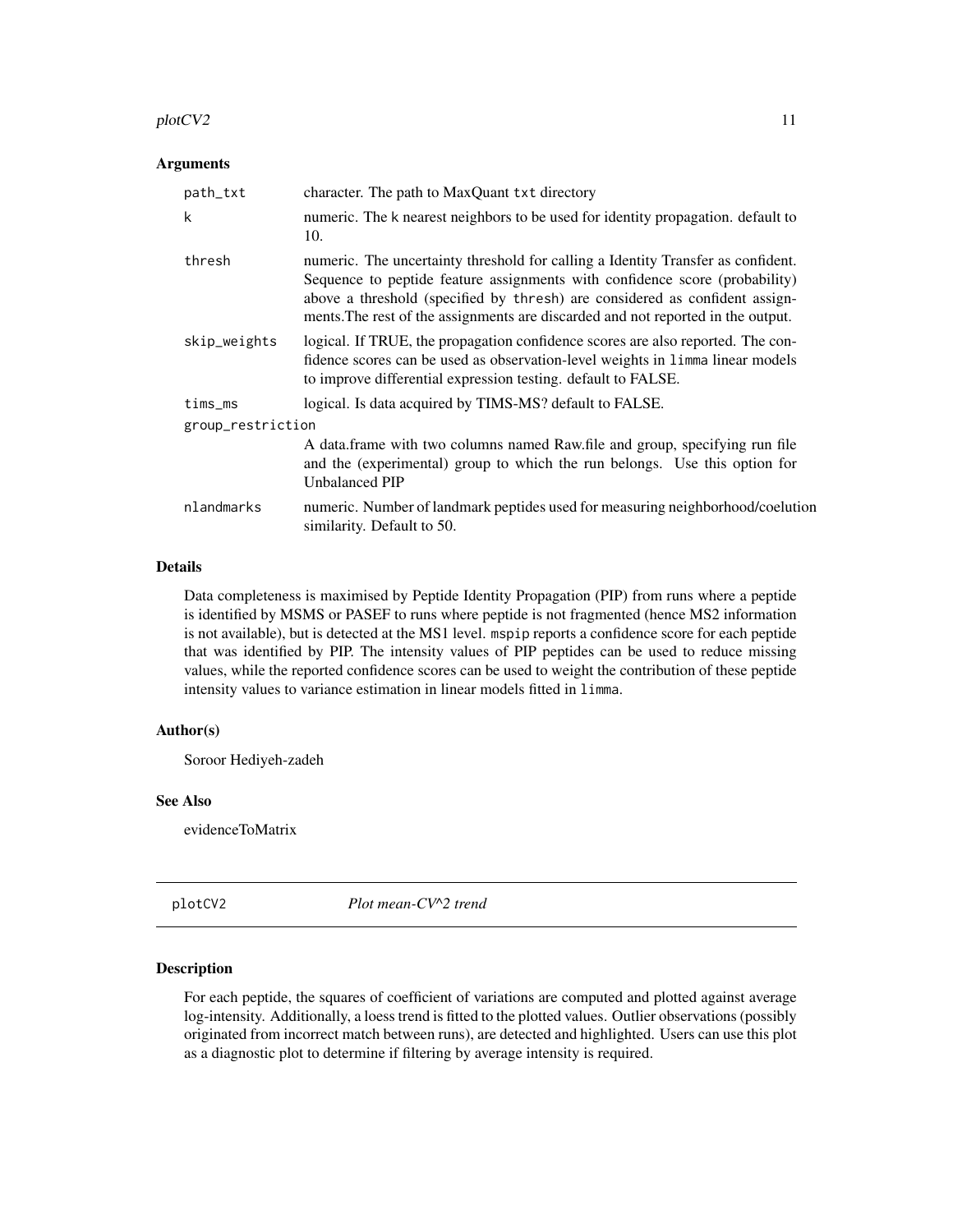#### <span id="page-11-0"></span>Usage

 $plotCV2(y, trend = TRUE, main = NULL, ...)$ 

#### Arguments

| y         | numeric matrix of log-intensity                                                        |
|-----------|----------------------------------------------------------------------------------------|
| trend     | logical. Should a loess trend be fitted to $CV^2$ and mean values. Default to<br>TRUE. |
| main      | character string. Title of the plot. Default to NULL.                                  |
| $\ddotsc$ | any parameter passed to plot.                                                          |

# Details

Outliers are determined by computing the RBF kernels, which reflect the chance that an observed point belong to the dataset (i.e. is close enough in distance to other data points). Users can determine the cut-off for intensity-based filtering with respect to the mean log-intensity of the outlier points.

#### Value

A plot is created on the current graphics device.

#### Examples

```
data(pxd010943)
v < -pxd010943y \leftarrow \log 2(y)ppCV2 <- plotCV2(y)
```
pxd007959 *Processed peptide intensity matrix and experimental design table from PXD007959 study*

# Description

Extracellular vesicles isolated from the descending colon of pediatric patients with inflammatory bowel disease and control patients. Characterizes the proteomic profile of extracellular vesicles isolated from the descending colon of pediatric patients with inflammatory bowel disease and control participants. This object contains data from peptide.txt table output by MaxQuant. Rows are Modified Peptide IDs. Charge state variations are treated as distinct peptide species. Reverse complements and contaminant peptides are discarded. Peptides with more than 4 observed intensity values are retained. Additionally, qualified peptides are required to map uniquely to proteins. Two of the samples with missing group annotation were excluded. The peptide.txt and experimentalDesignTemplate files can be downloaded as RDS object from [https://github.com/soroorh/](https://github.com/soroorh/proteomicscasestudies) [proteomicscasestudies](https://github.com/soroorh/proteomicscasestudies). Code for data processing is provided in package vignette.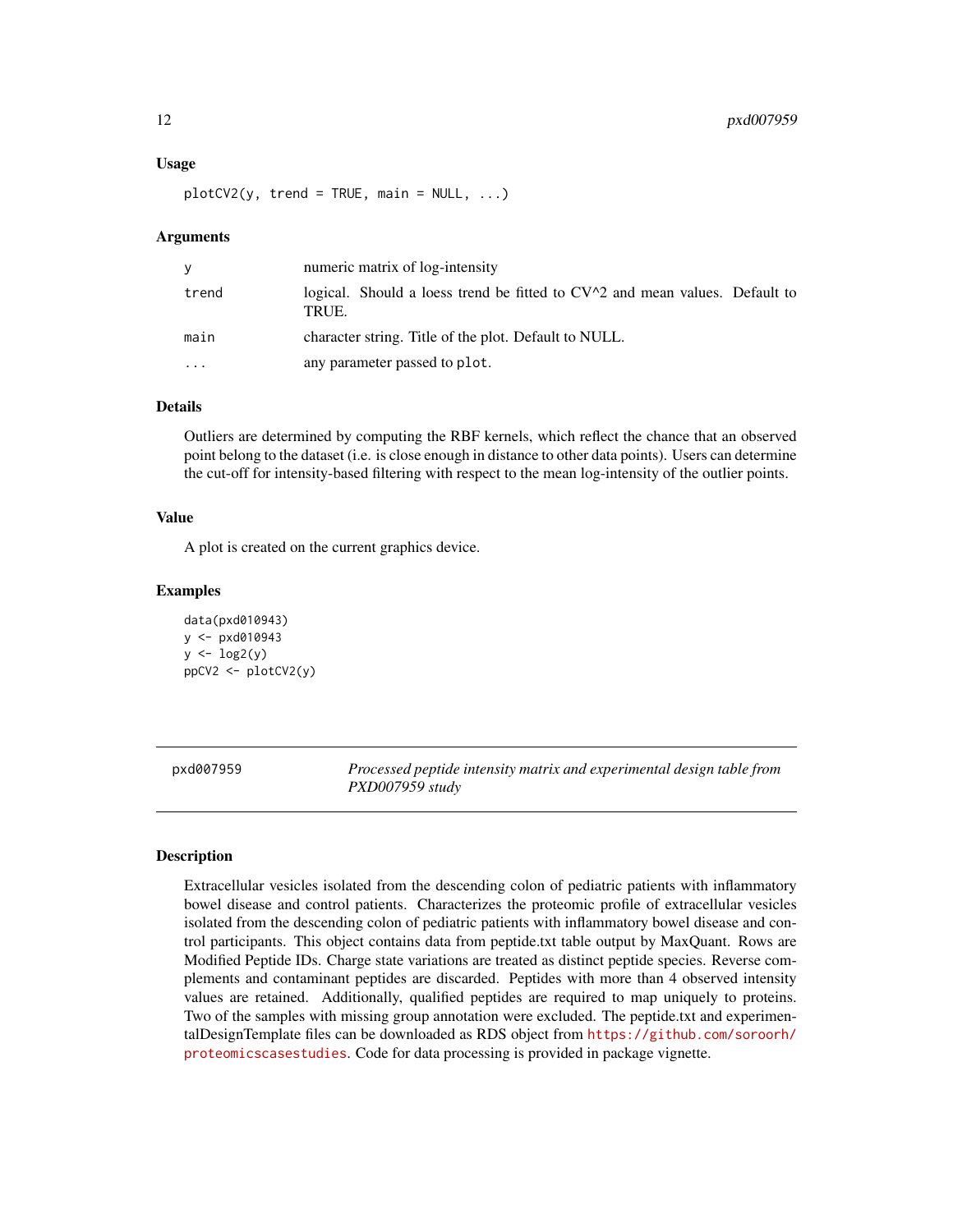#### <span id="page-12-0"></span>pxd010943 13

#### Usage

pxd007959

# Format

A list of two: samples (data frame of sample descriptions), and y (numeric matrix of peptide intensity values)

#### Source

<http://proteomecentral.proteomexchange.org/cgi/GetDataset?ID=PXD007959>

#### References

Zhang X, Deeke SA, Ning Z, Starr AE, Butcher J, Li J, Mayne J, Cheng K, Liao B, Li L, Singleton R, Mack D, Stintzi A, Figeys D, Metaproteomics reveals associations between microbiome and intestinal extracellular vesicle proteins in pediatric inflammatory bowel disease. Nat Commun, 9(1):2873(2018)

pxd010943 *SWATH-MS Analysis of Gfi1-mutant bone marrow neutrophils*

#### **Description**

Contains Peak Area for peptides in PXD010943. This study investigates the proteomic alterations in bone marrow neutrophils isolated from 5-8 week old Gfi1+/-, Gfi1K403R/-, Gfi1R412X/-, and Gfi1R412X/R412X mice using the SWATH-MS technique. This dataset consists of 13 SWATH-DIA runs on a TripleTOF 5600 plus (SCIEX). Rows are peptides. Charge state variations are treated as distinct peptide species. Peptides with more than 4 observed intensity values are retained. The peptide.txt and experimentalDesignTemplate files can be downloaded as RDS object from <https://github.com/soroorh/proteomicscasestudies>. Code for data processing is provided in package vignette.

#### Usage

pxd010943

#### Format

A matrix

# Source

<http://proteomecentral.proteomexchange.org/cgi/GetDataset?ID=PXD010943>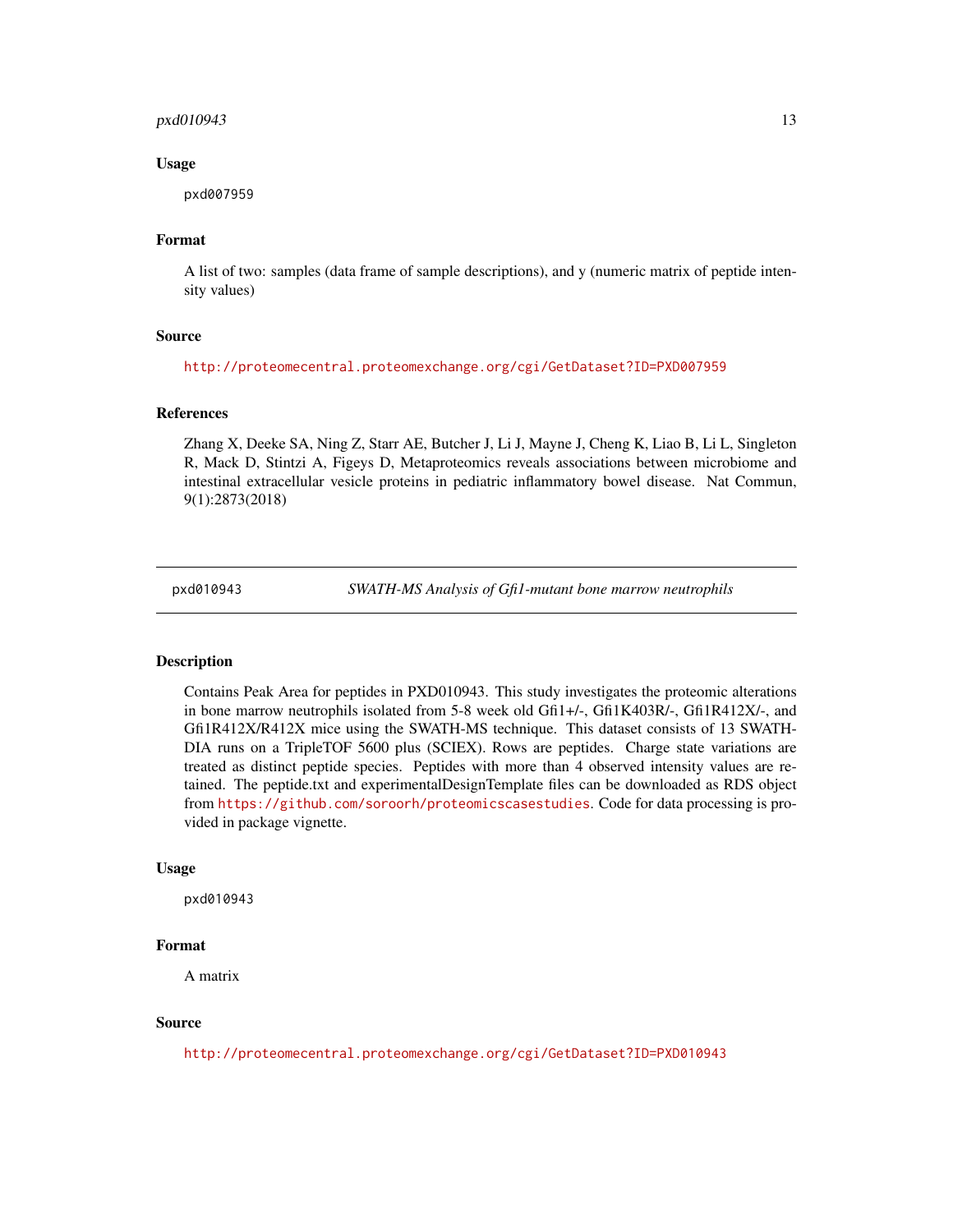#### <span id="page-13-0"></span>References

Muench DE, Olsson A, Ferchen K, Pham G, Serafin RA, Chutipongtanate S, Dwivedi P, Song B, Hay S, Chetal K, Trump-Durbin LR, Mookerjee-Basu J, Zhang K, Yu JC, Lutzko C, Myers KC, Nazor KL, Greis KD, Kappes DJ, Way SS, Salomonis N, Grimes HL, Mouse models of neutropenia reveal progenitor-stage-specific defects. Nature, 582(7810):109-114(2020)

pxd014777 *Processed peptide intensity matrix from PXD014777 study*

# Description

A Trapped Ion Mobility Spectrometry (TIMS) dataset of blood plasma from a number of patients acquired in two batches. This is a technical dataset published by MaxQuant to benchmark their software for ion mobility enhanced shotgun proteomics. Rows are Modified Peptide IDs. Charge state variations are treated as distinct peptide species. For peptides with multiple identification types, the intensity is considered to be the median of reported intensity values. Reverse complememts and contaminant peptides are discarded. Peptides with more than 4 observed intensity values are retained. This object contains data from peptide.txt table output by MaxQuant. The evidence.txt file can be downloaded as RDS object from <https://github.com/soroorh/proteomicscasestudies>. Code for data processing is provided in package vignette.

### Usage

pxd014777

#### Format

A matrix

#### Source

<http://proteomecentral.proteomexchange.org/cgi/GetDataset?ID=PXD014777>

#### References

Prianichnikov N, Koch H, Koch S, Lubeck M, Heilig R, Brehmer S, Fischer R, Cox J, MaxQuant Software for Ion Mobility Enhanced Shotgun Proteomics. Mol Cell Proteomics, 19(6):1058-1069(2020)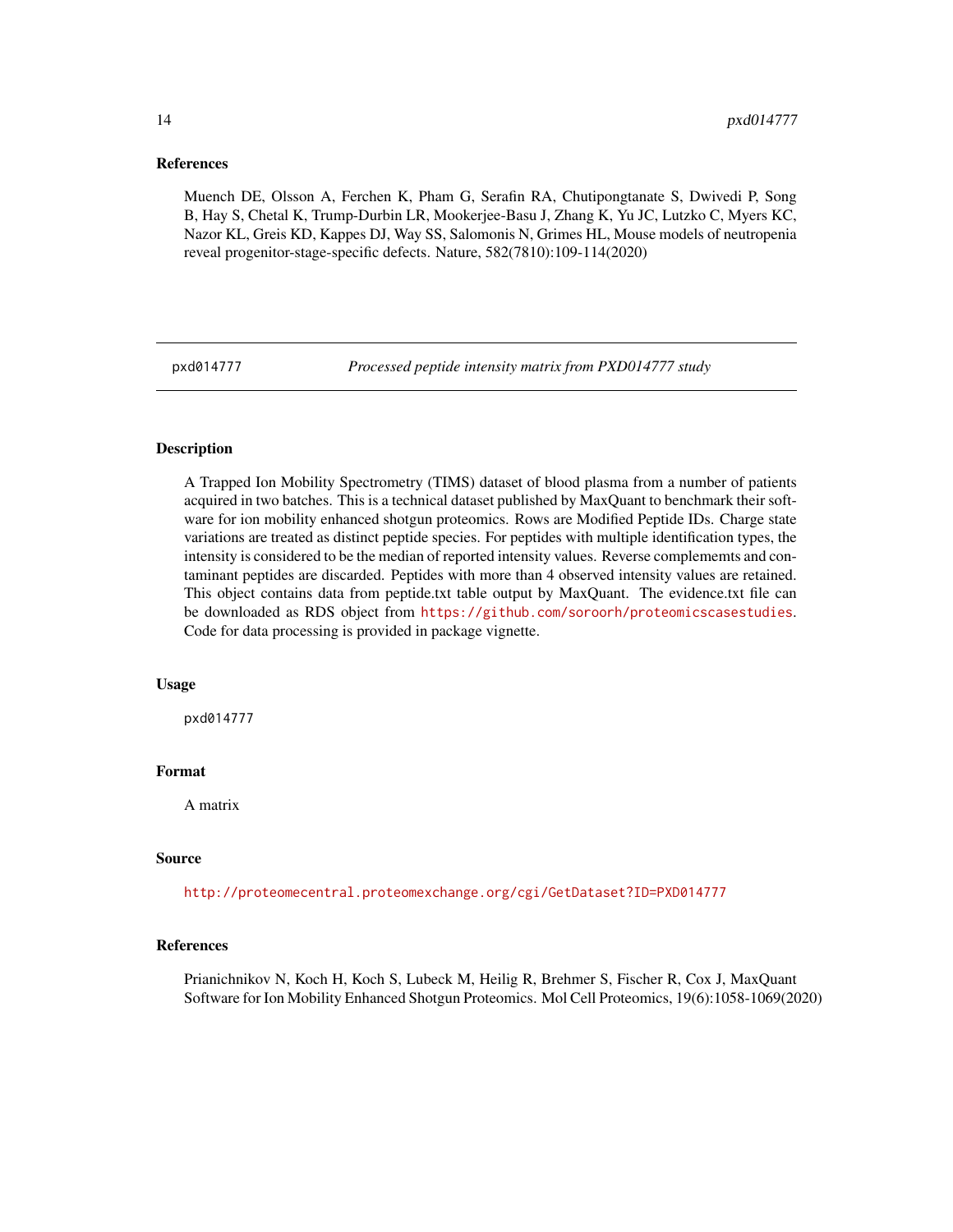<span id="page-14-0"></span>scaleData *Standardize a matrix to have optionally row means zero and variances one, and/or column means zero and variances one.*

# Description

Standardize a matrix to have optionally row means zero and variances one, and/or column means zero and variances one.

### Usage

```
scaleData(
  object,
 maxit = 20,
  thresh = 1e-09,
  row.center = TRUE,
  row.scale = TRUE,
  col.center = TRUE,
  col.scale = TRUE,
  trace = FALSE
)
```
# Arguments

| object     | numeric matrix giving log-intensity where missing values are denoted by NA.<br>Rows are peptides, columns are samples.                                                                                                           |
|------------|----------------------------------------------------------------------------------------------------------------------------------------------------------------------------------------------------------------------------------|
| maxit      | numeric. maximum iteration for the algorithm to converge (default to 20). When<br>both row and column centering/scaling is requested, iteration may be necessary.                                                                |
| thresh     | numeric. Convergence threshold (default to 1e-09).                                                                                                                                                                               |
| row.center | logical. if row.center==TRUE (the default), row centering will be performed<br>resulting in a matrix with row means zero. If row center is a vector, it will be<br>used to center the rows. If row center=FALSE nothing is done. |
| row.scale  | if row.scale==TRUE, the rows are scaled (after possibly centering, to have vari-<br>ance one. Alternatively, if a positive vector is supplied, it is used for row center-<br>ing.                                                |
| col.center | Similar to row.center                                                                                                                                                                                                            |
| col.scale  | Similar to row scale                                                                                                                                                                                                             |
| trace      | logical. With trace=TRUE, convergence progress is reported, when iteration is<br>needed.                                                                                                                                         |

# Details

Standardizes rows and/or columns of a matrix with missing values, according to the biScale algorithm in Hastie et al. 2015. Data is assumed to be normalised and log-transformed. Please note that data scaling might not be appropriate for MS1 data. A good strategy is to compare mean-variance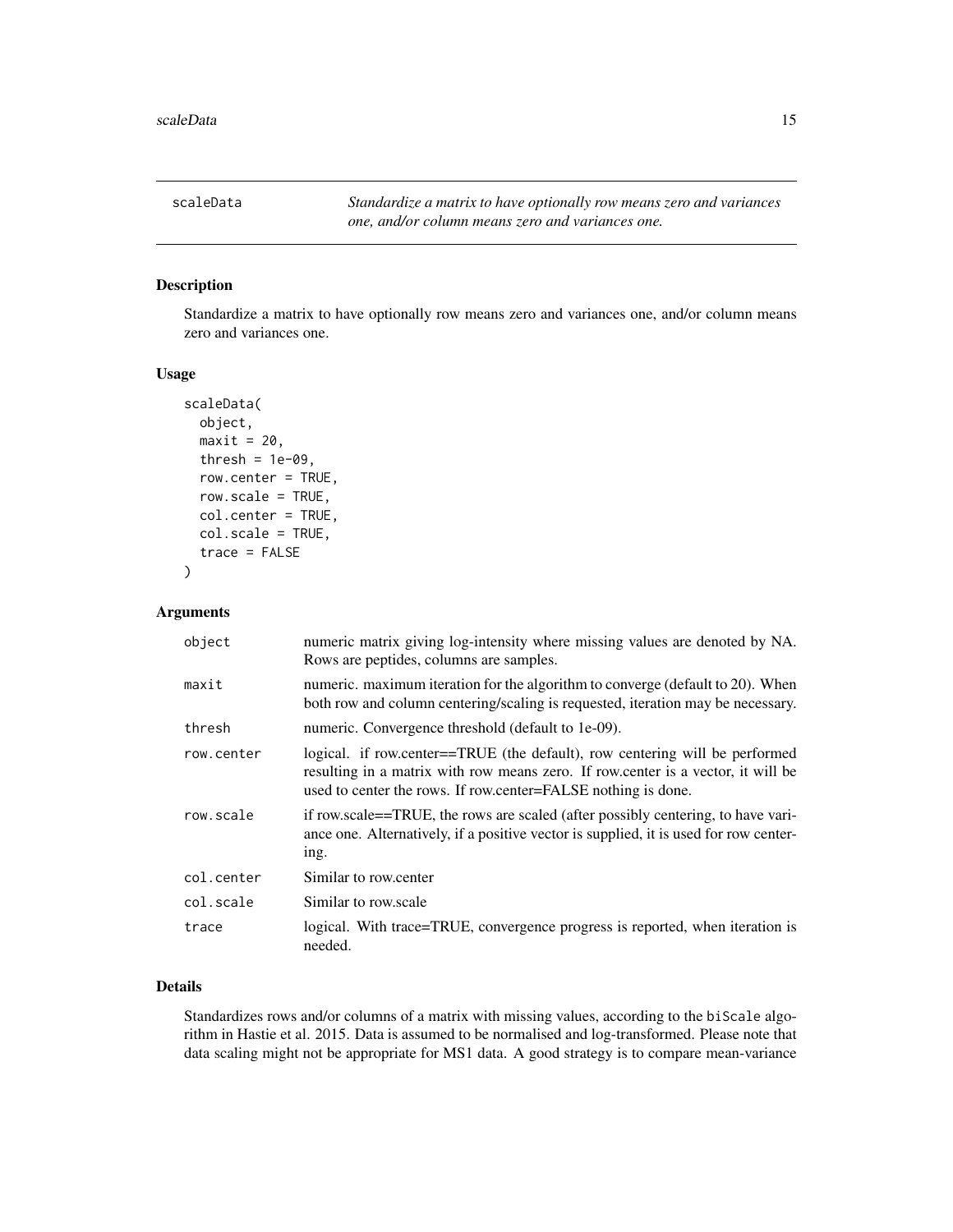plot (plotCV2) before and after imputation. If the plots look differently, you may need to skip data scaling. The MS1 data are more variable (tend to have higher  $CV^2$ ), and may contain outliers which will skew the scaling.

# Value

A list of two components: E and E.scaled. E contains the input matrix, E.scaled contains the scaled data

## References

Hastie, T., Mazumder, R., Lee, J. D., & Zadeh, R. (2015). Matrix completion and low-rank SVD via fast alternating least squares. The Journal of Machine Learning Research, 16(1), 3367-3402. Hediyeh-zadeh, S., Webb, A. I., & Davis, M. J. (2020). MSImpute: Imputation of label-free mass spectrometry peptides by low-rank approximation. bioRxiv.

#### See Also

selectFeatures, msImpute

#### Examples

```
data(pxd010943)
y < -pxd010943y \leftarrow \log 2(y)keep \leftarrow (rowSums(!is.na(y)) >= 4)
y <- as.matrix.data.frame(y[keep,])
y <- scaleData(y, maxit=30)
```
selectFeatures *Select features for MAR/MNAR pattern examination*

# Description

Two methods are provided to identify features (peptides or proteins) that can be informative of missing patterns. Method hvp fits a linear model to peptide dropout rate (proportion of samples were peptide is missing) against peptide abundance (average log2-intensity). Method emb is a information theoretic approach to identify missing patterns. It quantifies the heterogeneity (entropy) of missing patterns per biological (experimental group). This is the default method.

```
selectFeatures(
  x,
 method = c("ebm", "hvp"),group,
 n_features = 500,
  suppress_plot = TRUE
)
```
<span id="page-15-0"></span>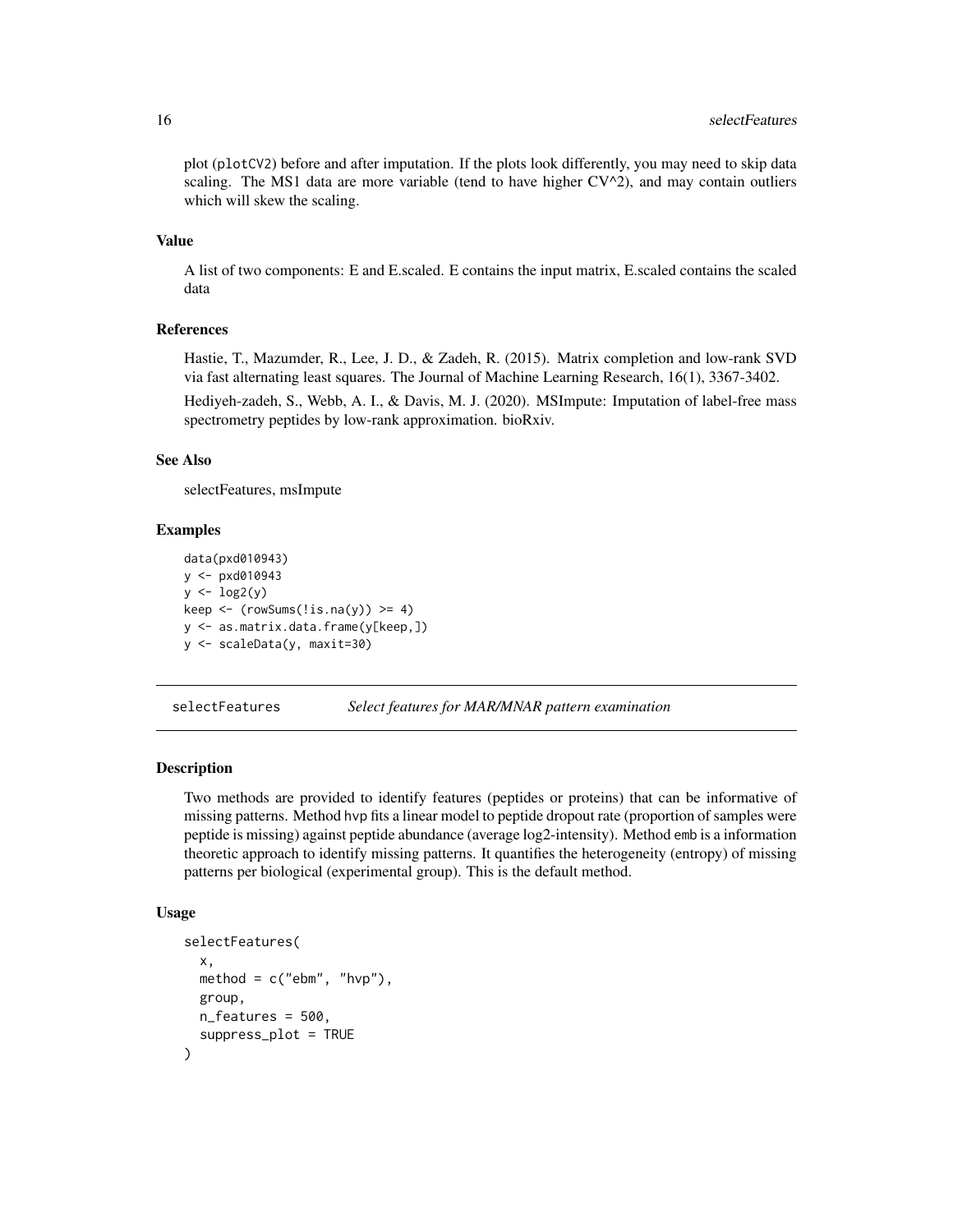# selectFeatures 17

#### **Arguments**

| X             | Numeric matrix giving log-intensity where missing values are denoted by NA.<br>Rows are peptides, columns are samples. |
|---------------|------------------------------------------------------------------------------------------------------------------------|
| method        | character. What method should be used to find features? options include method='hvp'<br>and method='ebm'               |
| group         | character or factor vector specifying biological (experimental) group e.g. con-<br>trol, treatment, WT, KO             |
| n_features    | Numeric, number of features with high dropout rate. 500 by default. Applicable<br>if method="hvp".                     |
| suppress_plot | Logical show plot of dropouts vs abundances. Default to TRUE. Applicable if<br>method="hvp".                           |

# Details

In general, the presence of group-wise (structured) blocks of missing values, where peptides are missing in one experimental group can indicate MNAR, whereas if such patterns are absent (or missingness is uniform across the samples), peptides are likely MAR. In the presence of MNAR, left-censored MNAR imputation methods should be chosen. Two methods are provided to explore missing patterns: method=hvp identifies top n\_features peptides with high average expression that also have high dropout rate, defined as the proportion of samples where peptide is missing. Peptides with high (potentially) biological dropouts are marked in the hvp column in the output dataframe. This method does not use any information about experimental conditions (i.e. group). Another approach to explore and quantify missing patterns is by looking at how homogeneous or heterogeneous missing patterns are in each experimental group. This is done by computing entropy of distribution of observed values. This is the default and recommended method for selectFeatures. Entropy is reported in EBM column of the output. A NaN EBM indicates peptide is missing at least in one experimental group. Features set to TRUE in msImpute\_feature column are the features selected by the selected method. Users are encouraged to use the EBM metric to find informative features, hence why the group argument is required.

#### Value

A data frame with a logical column denoting the selected features

#### Author(s)

Soroor Hediyeh-zadeh

# References

Hediyeh-zadeh, S., Webb, A. I., & Davis, M. J. (2020). MSImpute: Imputation of label-free mass spectrometry peptides by low-rank approximation. bioRxiv.

# See Also

msImpute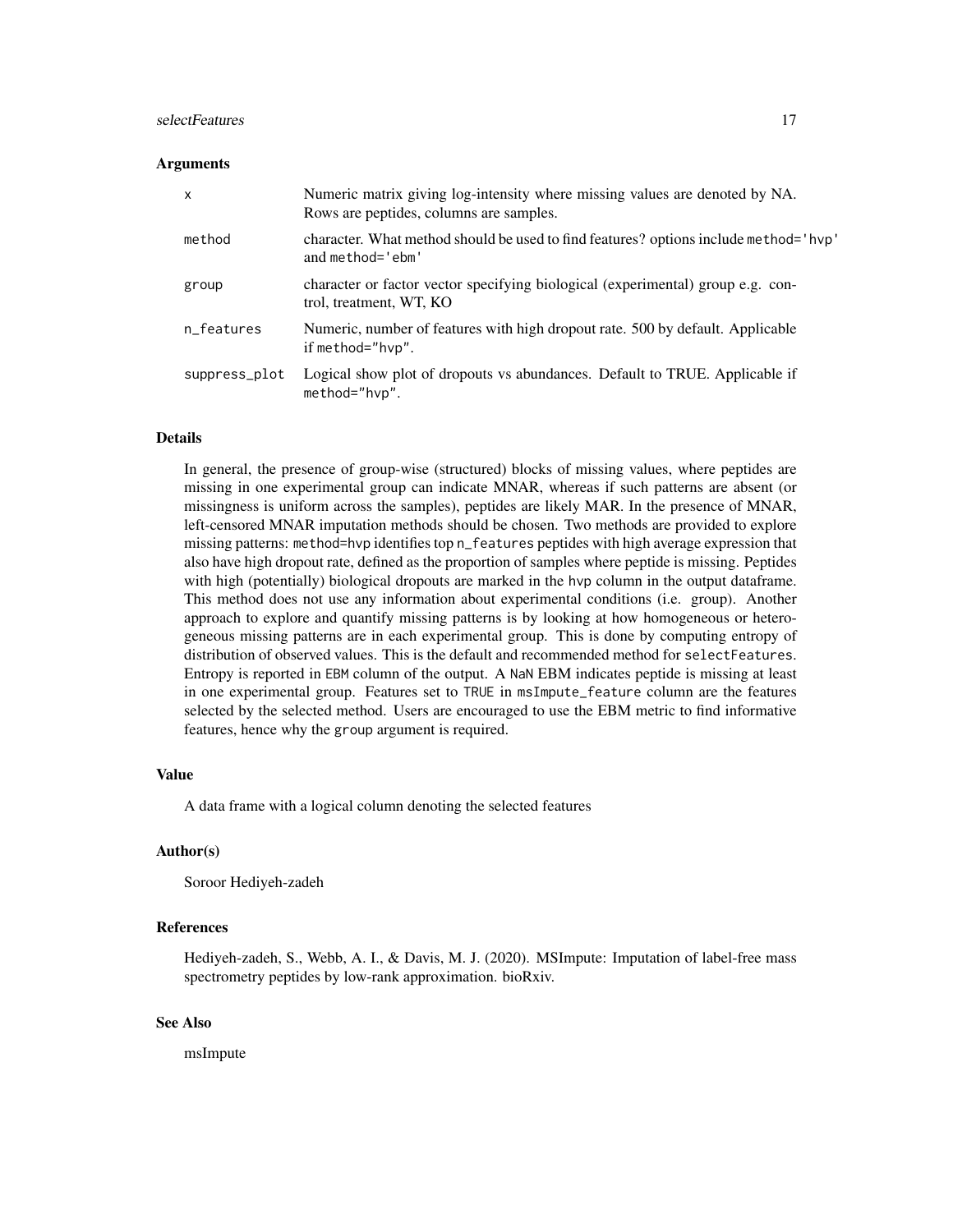# Examples

```
data(pxd007959)
group <- pxd007959$samples$group
y <- data.matrix(pxd007959$y)
y \leftarrow \log 2(y)hdp <- selectFeatures(y, method="ebm", group = group)
# construct matrix M to capture missing entries
M \leftarrow ifelse(is.na(y),1,0)
M <- M[hdp$msImpute_feature,]
# plot a heatmap of missingness patterns for the selected peptides
require(ComplexHeatmap)
hm <- Heatmap(M,
column_title = "dropout pattern, columns ordered by dropout similarity",
              name = "Intensity",
              col = c("H8FBC8F", "HFEFDB"),show_row_names = FALSE,
              show_column_names = TRUE,
              cluster_rows = TRUE,
              cluster_columns = TRUE,
              show_column_dend = TRUE,
              show_row_dend = FALSE,
              row_names_gp = gpar(fontsize = 7),
              column\_names\_gp = gpar(fontsize = 8),
              heatmap_legend_param = list(#direction = "horizontal",
              heatmap_legend_side = "bottom",
              labels = c("observed","missing"),
              legend\_width = unit(6, "cm"),
         )
hm <- draw(hm, heatmap_legend_side = "left")
```